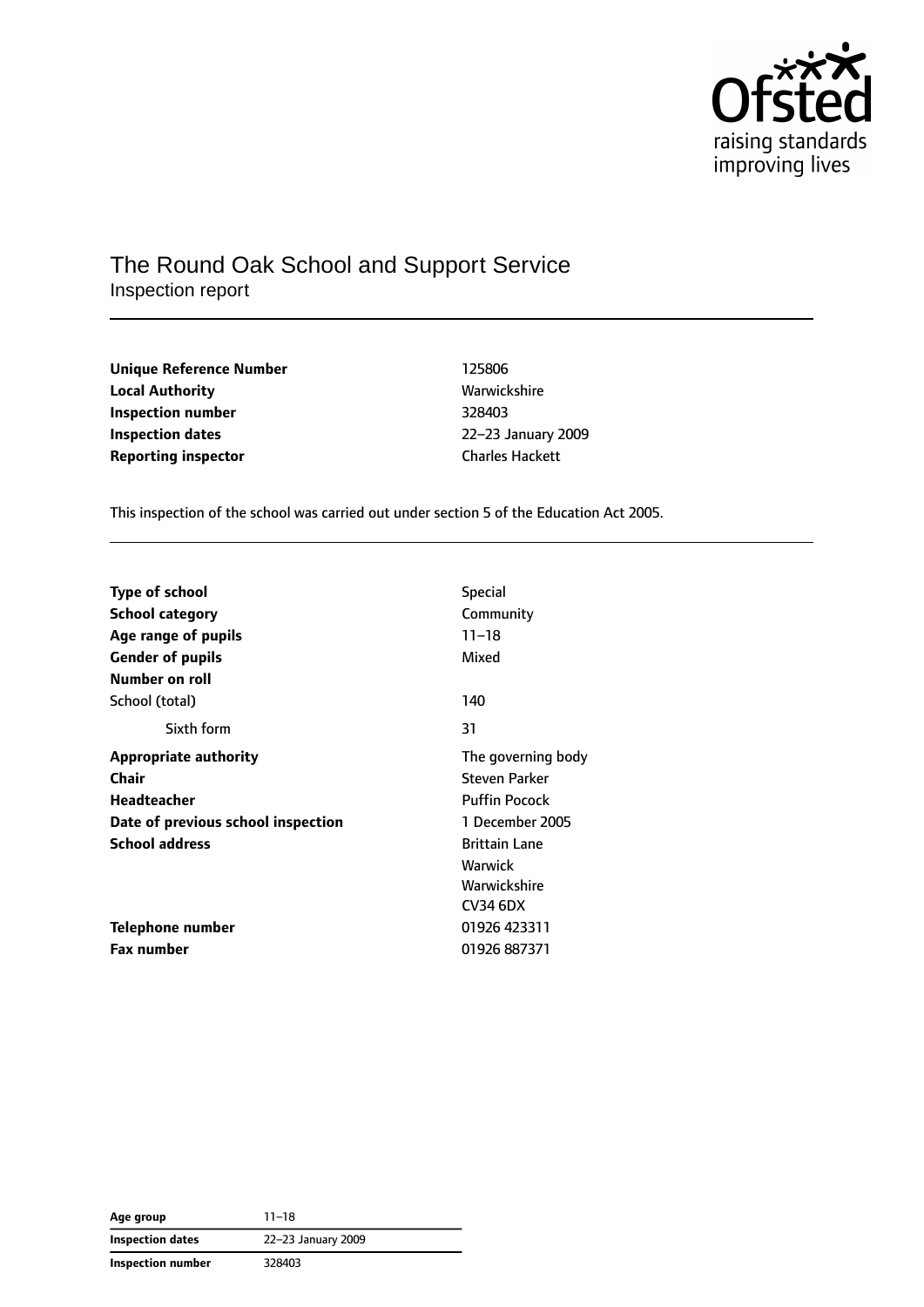.

<sup>©</sup> Crown copyright 2009

Website: www.ofsted.gov.uk

This document may be reproduced in whole or in part for non-commercial educational purposes, provided that the information quoted is reproduced without adaptation and the source and date of publication are stated.

Further copies of this report are obtainable from the school. Under the Education Act 2005, the school must provide a copy of this report free of charge to certain categories of people. A charge not exceeding the full cost of reproduction may be made for any other copies supplied.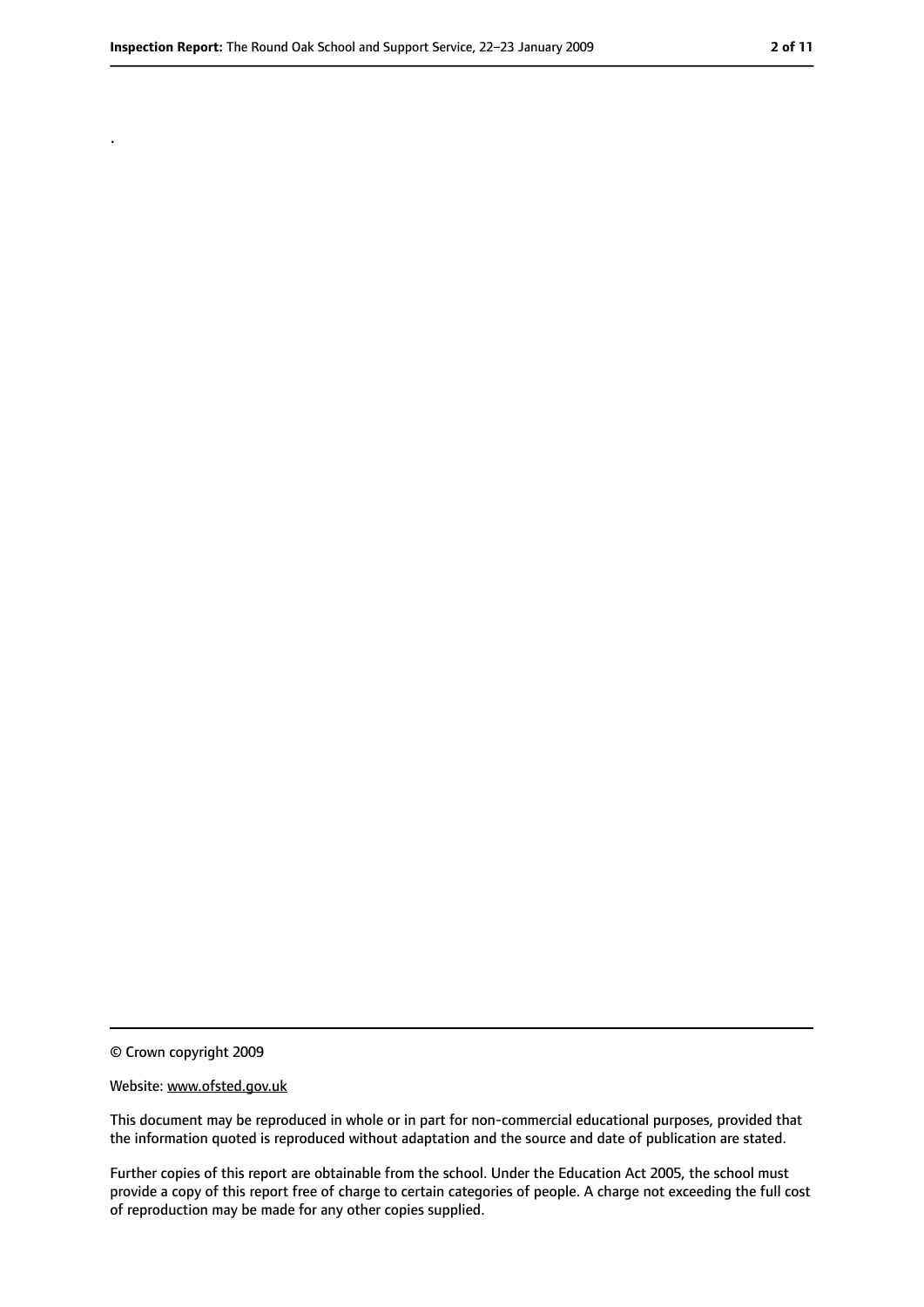# **Introduction**

The inspection was carried out by two Additional Inspectors.

### **Description of the school**

Until September 2007, Round Oak School and Support Service was an all age school for pupils with moderate and complex learning difficulties. From September 2007, it moved to a new purpose built site and amalgamated with the secondary department and sixth form of another special school to become a secondary special school catering for a wide range of learning difficulties and/or disabilities. These include pupils with statements of special educational needs for autistic spectrum disorders, profound and multiple learning difficulties, visual and/or hearing impairments, attention deficit and hyperactive disorders, moderate and severe learning difficulties and multi-sensory impairment. Of the current pupils on roll, there are more than double the number of boys than girls, three pupils for whom English is not their home language and 11% who are in the care of the local authority. The support service provides advice to staff and individual support to pupils with learning difficulties and/or disabilities being educated in mainstream schools. There is a privately run playscheme that operates on the school premises during the school holidays.

### **Key for inspection grades**

| Grade 1 | Outstanding  |
|---------|--------------|
| Grade 2 | Good         |
| Grade 3 | Satisfactory |
| Grade 4 | Inadequate   |
|         |              |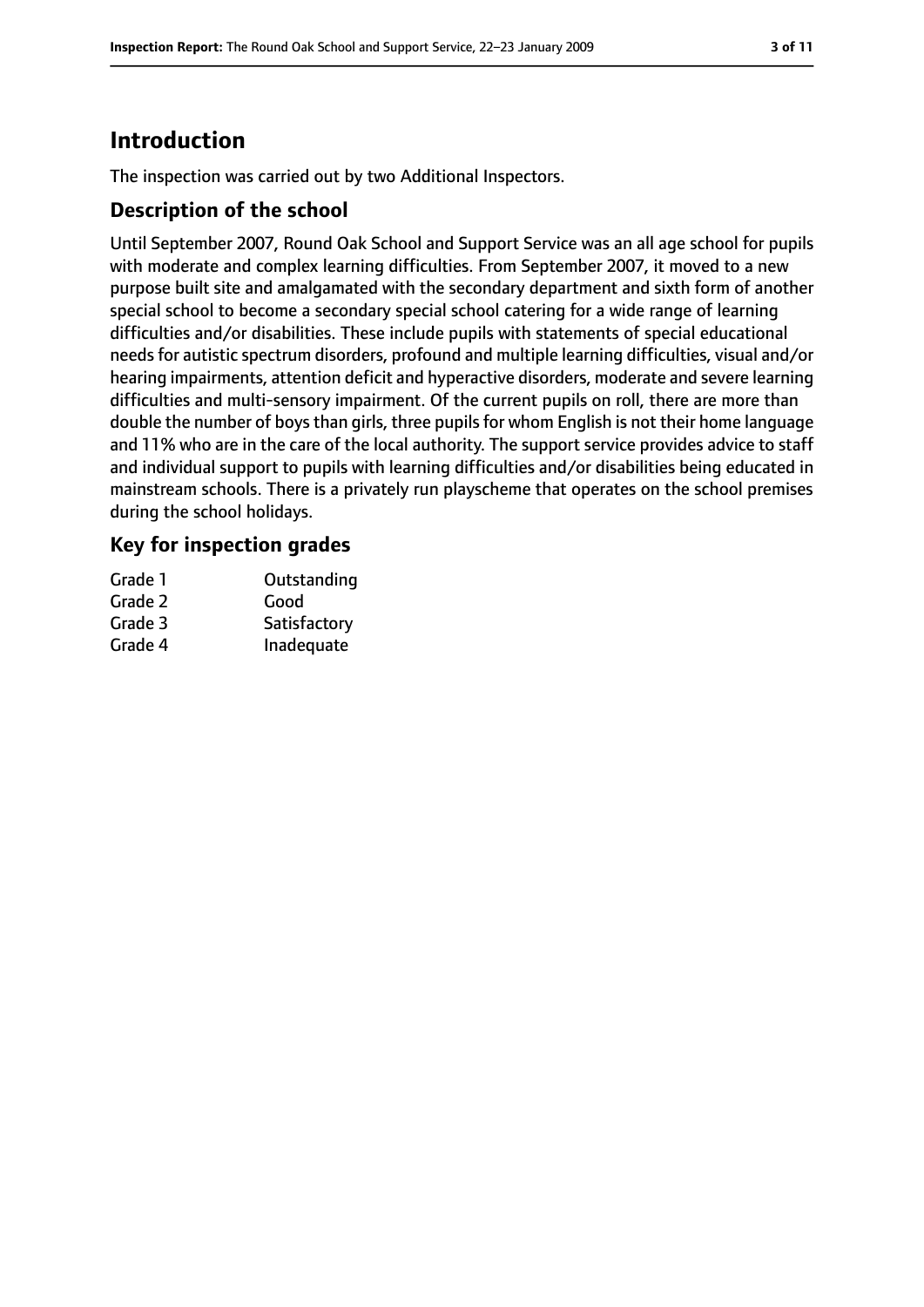### **Overall effectiveness of the school**

#### **Grade: 1**

Round Oak school and Support Service is outstanding. It is very effective at meeting the wide-ranging special educational needs of pupils. 'I couldn't think of a better or nicer place for her to be,' is a typical example of the overwhelmingly positive comments of parents about the school. The support service, in its work supporting pupils in mainstream, is equally as effective and very much valued by mainstream staff. Given the recent significant change of nature of the school the outstanding quality of the school's work is a remarkable achievement and testament to excellent leadership and management. At the forefront of this has been the headteacher who displays inspirational leadership qualities. She is playing a pivotal role in the development of what effectively is a new school and, together with her senior colleagues, is very successfully combining the differing skills and experiences of staff to create a highly professional staff team fully committed to providing the very best they can for the pupils. The road to becoming such a highly effective school and support service has not been easy but through very sensitive management, staff, parents and governors are now united in their belief in the success of the school. 'What an excellent new school,' is how one parent put it.

A great deal of thought has been given to developing an excellent curriculum in the main school that meets the needs of individuals very well and builds on their prior learning. Within the curriculum there are numerous opportunities to celebrate diversity and ensure equality in relation to opportunities to achieve. Extensive links with the local community add to the pupils' opportunities and experiences. These result in outstanding achievement as demonstrated by a very wide range of external accreditation gained by pupils. These range from more able pupils achieving GCSEs, to pupils with profound and multiple learning difficulties passing Moving On and Accreditation for Life and Living modules. Achievement in art is exceptional and includes a pupil gaining a GCSE grade A last year. Currently seven sixth form students are undertaking an AS level course in art. Comprehensive data on pupils' achievements has been collated and carefully analysed and there are good plans to use a software program to enable comparison with pupil achievement in similar schools.

Throughout the school teaching and learning are excellent. Very good staff training has ensured there is real consistency in the approaches of teachers. They plan very well to meet the differing needs of pupils. Effective use is made of specialist strategies where appropriate, but without slavishly sticking to one approach to the detriment of providing all pupils with a wide range of experiences. For example, a very well organised curriculum and the use of flexible teaching strategies enables pupils with complex difficulties to follow specialist individual programmes but at other times integrate with other pupils for lessons and activities. Students in the sixth form also achieve well and benefit equally from these flexible approaches. The sixth form has developed rapidly and successfully since being established as part of the new school. The already good curriculum is growing in strength, with the school planning to extend further the range of learning opportunities. The increased numbers of students wanting to stay on reflects the effectiveness of the department.

Pupils make exceptional progress in their personal development. Well above average attendance rates demonstrate pupils' excellent enjoyment of school. Pupils express how much they like the activities and appreciate the support they receive. 'Everybody in this school is my best friend' commented a member of the school council, whilst another pupil eagerly explained his role as a 'bullybuster', stressing how he keeps a look out for anything untoward and how he would say 'I will need to refer this to a member of staff' if anything did occur.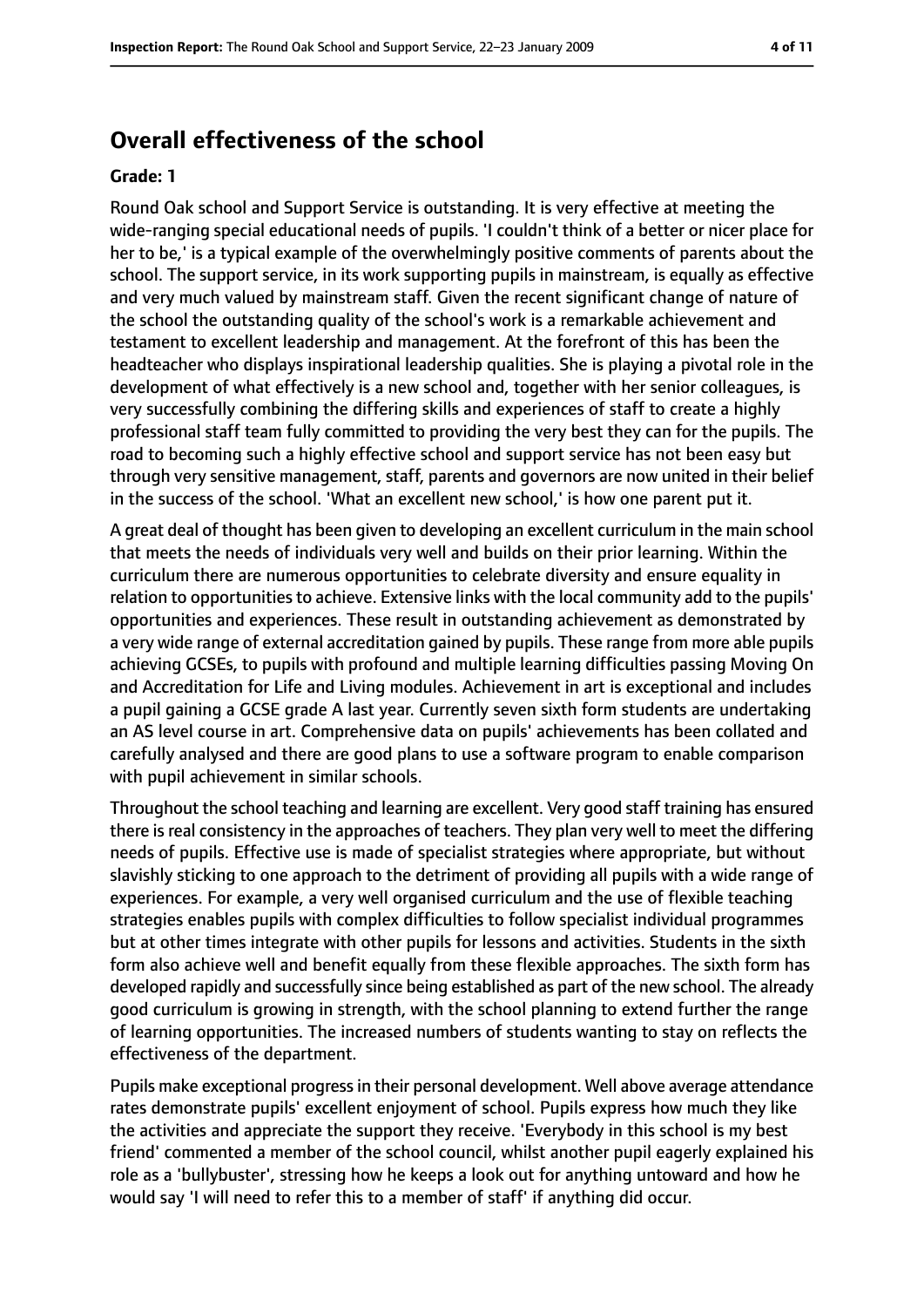The governors provide the school with excellent support, fulfilling their role very effectively. Their procedures to ensure accountability are very robust and mean they have a clear understanding of the school's effectiveness. Self-evaluation is very thorough and reflects the high aspirations the school has to be as effective as it can be. This has led to the development of a very good development plan, well linked to promoting all the aspects of the Every Child Matters national agenda. This demonstrates that despite the excellent provision already established, the school has the capacity to develop even further.

### **Effectiveness of the sixth form**

#### **Grade: 1**

Students in the sixth form achieve as well as other pupils in the school. The great majority of sixth formers have significant learning difficulties and/or disabilities and the provision that has been developed meets their needs very well. This was demonstrated last year by the high number of Moving On modules achieved by all students. Students, including those with profound and multiple learning difficulties, achieved an average of 17 modular passes. An age-appropriate curriculum has been very successfully developed since the new school was established. As in the main school, students benefit greatly from the variety of provision made, including high quality individual programmes and opportunities to work and learn with others. Further developments are planned to extend the range of learning opportunities. Students show a very high degree of enjoyment and an increasing number want to stay on. Activities are very well matched to the age and growing maturity of individuals and include excellent opportunities to be involved in the local community. For example, students help serve in a local café on one day each week. Leadership and management of the department are excellent and have ensured that within such a short time the overall quality of the provision is excellent.

### **What the school should do to improve further**

- Implement plans to compare pupils' achievements with those of pupils in similar schools.
- Implement plans to extend learning opportunities in the sixth form.

# **Achievement and standards**

#### **Grade: 1**

Achievement is outstanding. Overall standards are below average in the main school. They are even lower in the sixth form because of students' more significant learning difficulties and/or disabilities. Extensive opportunities to achieve external accreditation led to all Year 11 pupils passing at least one external examination last year. These included 12 pupils passing a GCSE in art and eight achieving a GCSE in information and communication technology (ICT). At the end of Year 9 a small number of pupils achieve average standards in the national assessment tests. Pupils' outstanding progress is shown in the data the school collects on their achievements. This data shows that the majority of pupils make excellent rates of progress overall in literacy and numeracy, as well as in personal and social development. However, the progress made by girls in reading is not quite as rapid as that of boys and plans to address this have been promptly implemented.

# **Personal development and well-being**

#### **Grade: 1**

All pupils, irrespective of their learning difficulties and/or disabilities, make excellent progress in their personal development. A real strength is the excellent understanding pupils develop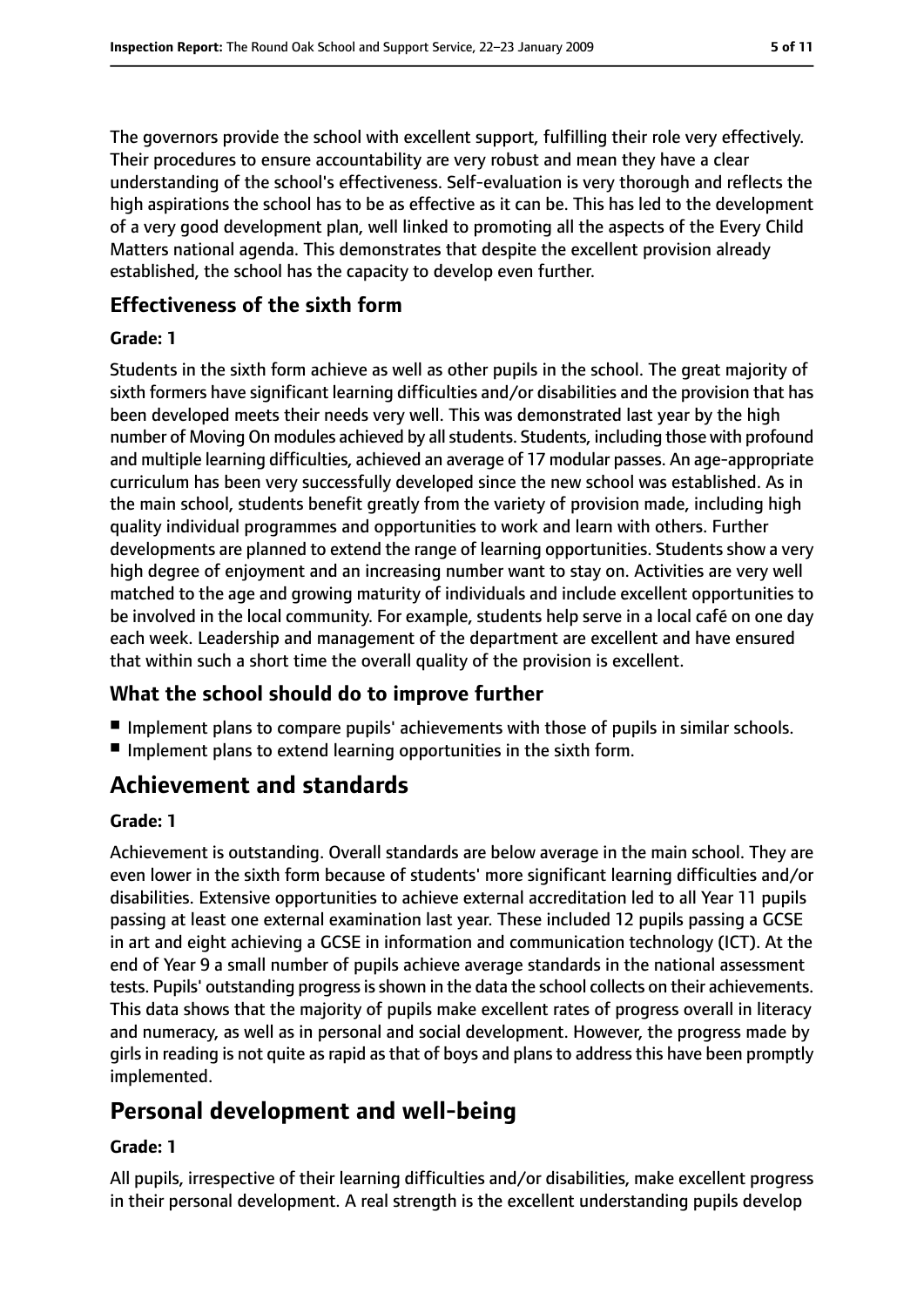of the benefits of leading healthy lifestyles. All pupils in Years 10 and 11 take up sports and leisure options and many pupils join the lunchtime and after-school clubs. Pupils really enjoy being at the school and clearly demonstrate in their comments and their excellent behaviour that they feel really safe. This gives them increased confidence as is demonstrated by their enthusiastic involvement in the school council and in their roles as 'bullybusters' and school prefects. Incidents of bullying are very rare and pupils know that staff will deal with these effectively.

Pupils' spiritual, moral, social and cultural development is outstanding. They develop strong and positive relationships with each other and with staff. They appreciate and enjoy the many cultural experiences in and out of school. These include taking part in local inter-cultural festivals, an arts week and performing as part of the Warwickshire schools' Shakespeare festival. Pupils make excellent progress in developing their economic well-being. All participate fully in work experience or experiences of work and the school bank provides pupils with a good understanding of monetary value.

# **Quality of provision**

### **Teaching and learning**

#### **Grade: 1**

Teaching is consistently very effective in meeting the differing needs of pupils. Typically, in lessons, the differences in pupils' ability and preferred learning styles are recognised and planning to address these is excellent. Specialist teaching strategies, for example signing or symbols, are used as required. Activities are very well matched to individual needs. The use of flexibility, for example in combining high quality individual programmes with frequent opportunities to learn with peers, considerably enhances enjoyment and achievement. Both staff and pupils make very good use of ICT. Teachers seek to reinforce learning through providing regular feedback to pupils and give them good opportunities to self assess for themselves how well they have done. Teachers make excellent use of their specialist subject skills to stimulate learning and enjoyment. Art is a good example of this and the resultant exceptional achievements of pupils demonstrate the effectiveness of this.

#### **Curriculum and other activities**

#### **Grade: 1**

The curriculum has been very carefully developed to meet the needs of the wide range of learning difficulties and/or disabilities within the school. The organisation of pupils into class groups does not limit opportunities to those available to a particular group. A very effective flexible approach enables all pupils to benefit from a rich and varied mix, including outstanding extra-curricular provision and individual programmes. The development of pupils' literacy skills has a very strong focus throughout the curriculum. Likewise, there is an equally strong focus on understanding healthy living and this is being extended further by a bid for the school to be granted Specialist Sports Status.

Extra-curricular activities are extensive and include the use of a wide range of facilities within the local community. This is very effective in encouraging pupils to become confident active members of the community. The achievement of national accreditation in the form of awards such as Silver Mark for Healthy schools, the Daily Telegraph School Sport Matters School of the Year 2008 and Sportsmark Gold is testament to the external recognition of the excellent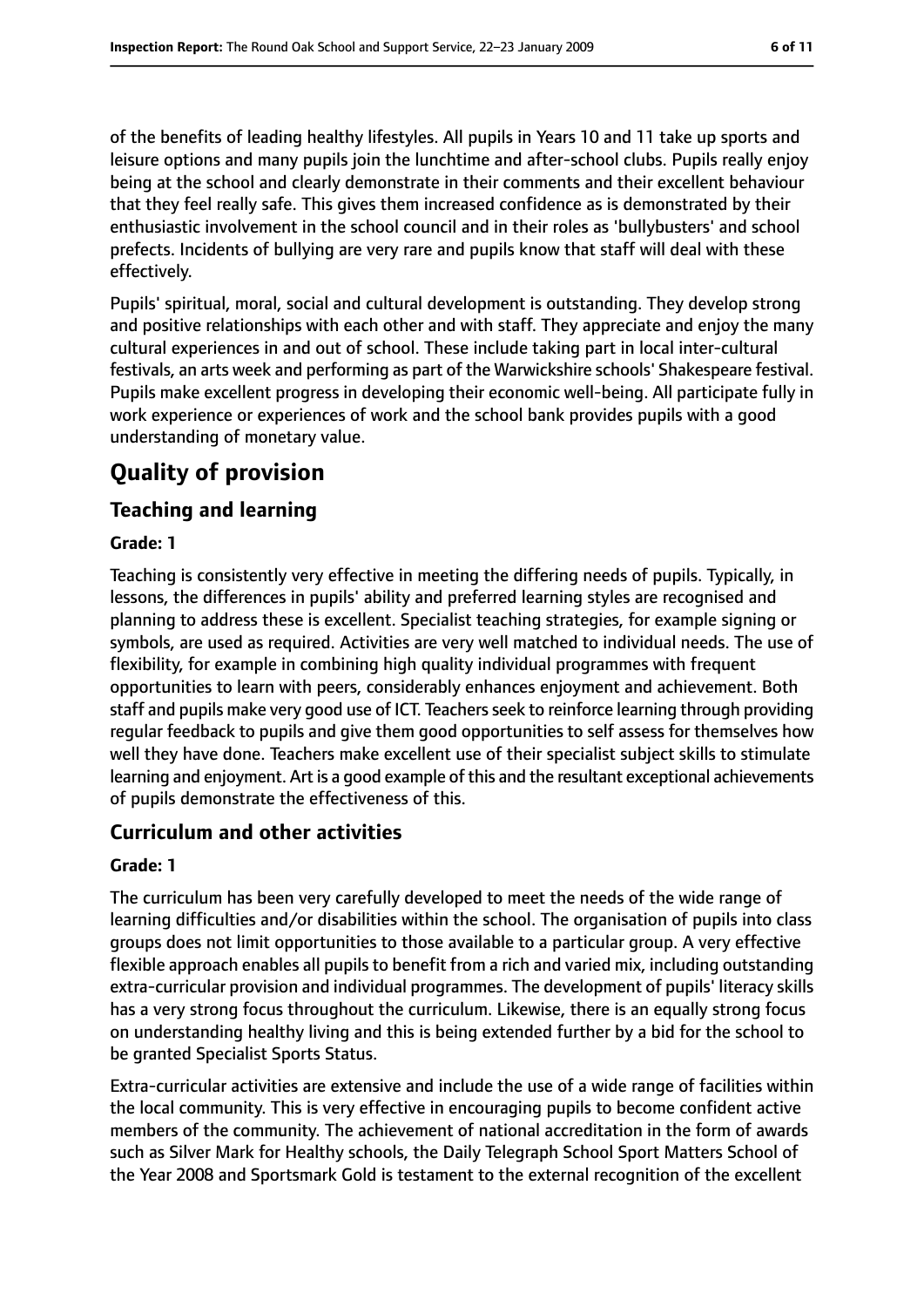quality of the curriculum. A good quality sixth form curriculum has been rapidly developed, with plans to extend it further.

#### **Care, guidance and support**

#### **Grade: 1**

The extensive support system within the school has been very effectively supplemented by excellent links with outside agencies such as the police, Connexions and the community psychiatric team. As a result high quality care is provided for each individual. Detailed behaviour management procedures are very effective and enable staff to recognise and reward good behaviour. Individual education plans are very well linked to pupils' statements and contain termly targets that offer clear guidance and excellent challenge to pupils. There are good opportunities for pupils to assess their own work and gain knowledge of how to improve. Pupils and their families benefit enormously from the support provided by the wide range of out-ofschool activities that include holiday play schemes. The support service is much appreciated by mainstream schools. Mainstream senior staff report on how programmes for individual pupils have been very well established and enabled pupils to successfully remain in the mainstream and increase their achievements.

The school is a very safe environment. Extensive risk assessments for activities and individual pupils have been completed and all out of school visits are very carefully planned to ensure pupils' safety. Child protection procedures are very clear and all staff have received up to date training.

## **Leadership and management**

#### **Grade: 1**

The extremely high quality of leadership and management has led to the school being in the very strong position it is. The fact that so much has been achieved demonstrates the determination of leadership for the school to provide high quality provision. Staff training days have been very well planned to ensure skills have been shared and policies and procedures agreed. This has led to a strong level of consistency of approach throughout the school. The school has a very clear and accurate understanding of its strengths and improvement priorities. Excellent criteria have been established to judge pupils' rates of progress and detailed analysis undertaken of achievement data. This is being used very well to tackle any areas where pupils' achievements are not as good as in other areas. For example, girls' progress in reading is not quite as rapid as boys' and as a result, additional support is being provided, including purchasing books with a specific focus on the interests of girls. The school's contribution to community cohesion is outstanding, through its excellent links with parents and outside agencies, an outstanding support service working very effectively in mainstream schools, and the wide-ranging use of the local community as a learning resource.

Governors have played a positive role in the development of the school. The chair and his immediate predecessor have overseen the evolution of the 'new school' with precision that has meant that pupils with very varying learning difficulties and/or disabilities have all benefited. Other governors all make valuable contributions, which include taking the lead in significant amounts of fundraising.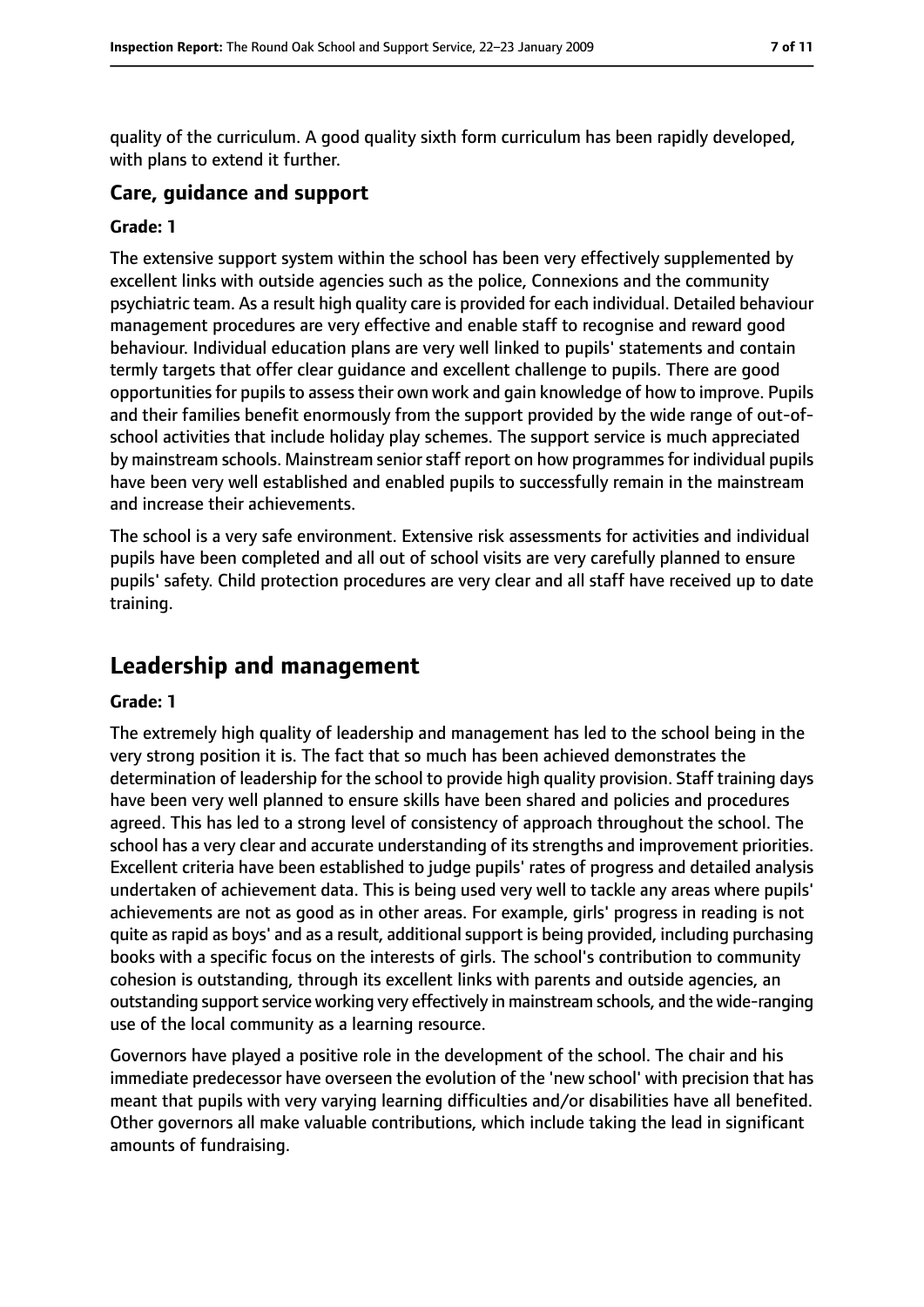**Any complaints about the inspection or the report should be made following the procedures set out in the guidance 'Complaints about school inspection', which is available from Ofsted's website: www.ofsted.gov.uk.**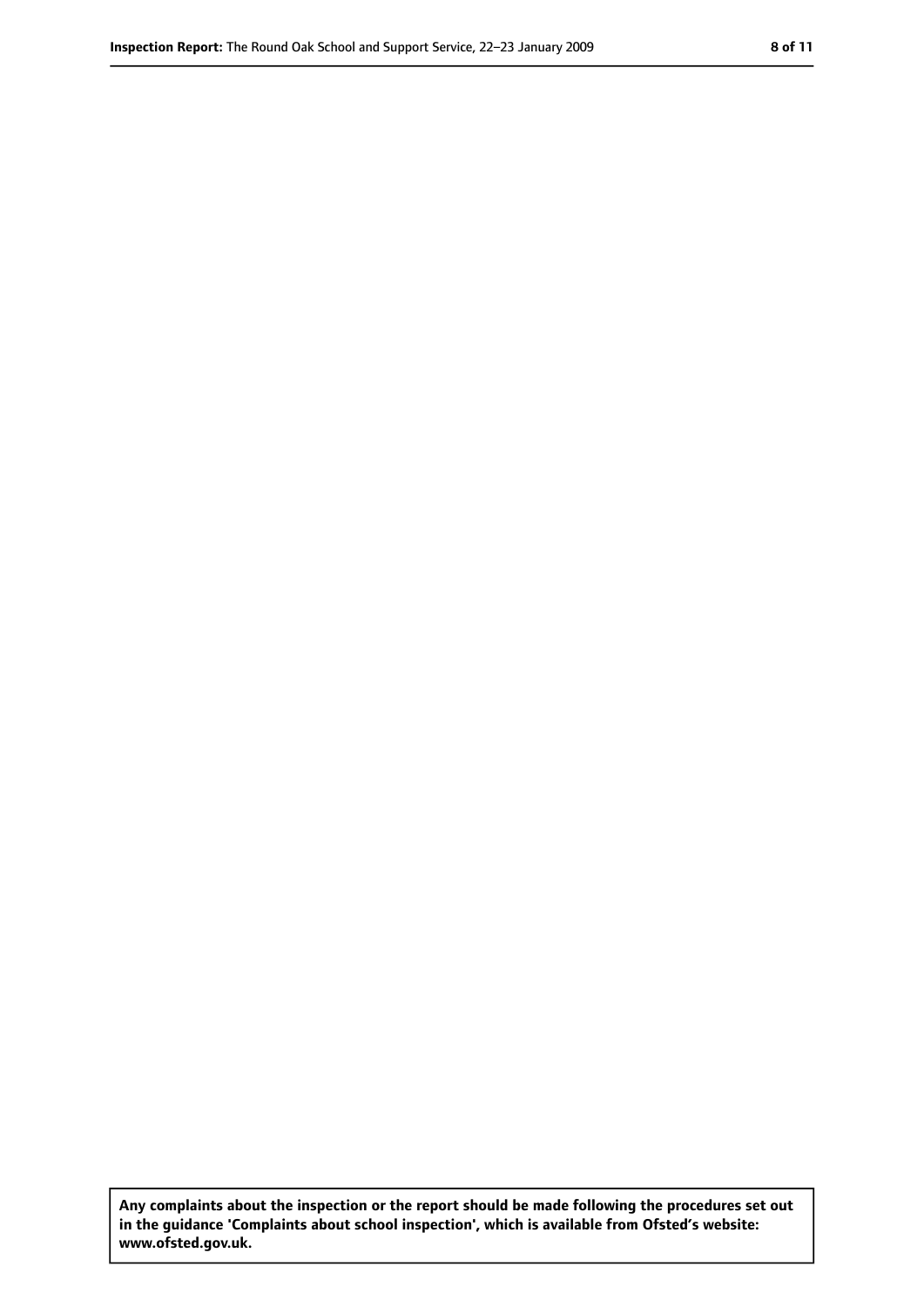#### **Inspection Report:** The Round Oak School and Support Service, 22-23 January 2009 **9 9 11**

# **Inspection judgements**

| Key to judgements: grade 1 is outstanding, grade 2 good, grade 3 | <b>School</b>  | $16-19$ |
|------------------------------------------------------------------|----------------|---------|
| satisfactory, and grade 4 inadequate                             | <b>Overall</b> |         |

#### **Overall effectiveness**

| How effective, efficient and inclusive is the provision of<br>education, integrated care and any extended services in<br>meeting the needs of learners? |     |     |
|---------------------------------------------------------------------------------------------------------------------------------------------------------|-----|-----|
| Effective steps have been taken to promote improvement since<br>the last inspection                                                                     | Yes | Yes |
| How well does the school work in partnership with others to<br>promote learners' well being?                                                            |     |     |
| The capacity to make any necessary improvements                                                                                                         |     |     |

### **Achievement and standards**

| How well do learners achieve?                                                                               |  |
|-------------------------------------------------------------------------------------------------------------|--|
| The standards <sup>1</sup> reached by learners                                                              |  |
| How well learners make progress, taking account of any<br>significant variations between groups of learners |  |
| How well learners with learning difficulties and/or disabilities<br>make progress                           |  |

#### **Annex A**

<sup>&</sup>lt;sup>1</sup>Grade 1 - Exceptionally and consistently high; Grade 2 - Generally above average with none significantly below average; Grade 3 - Broadly average to below average; Grade 4 - Exceptionally low.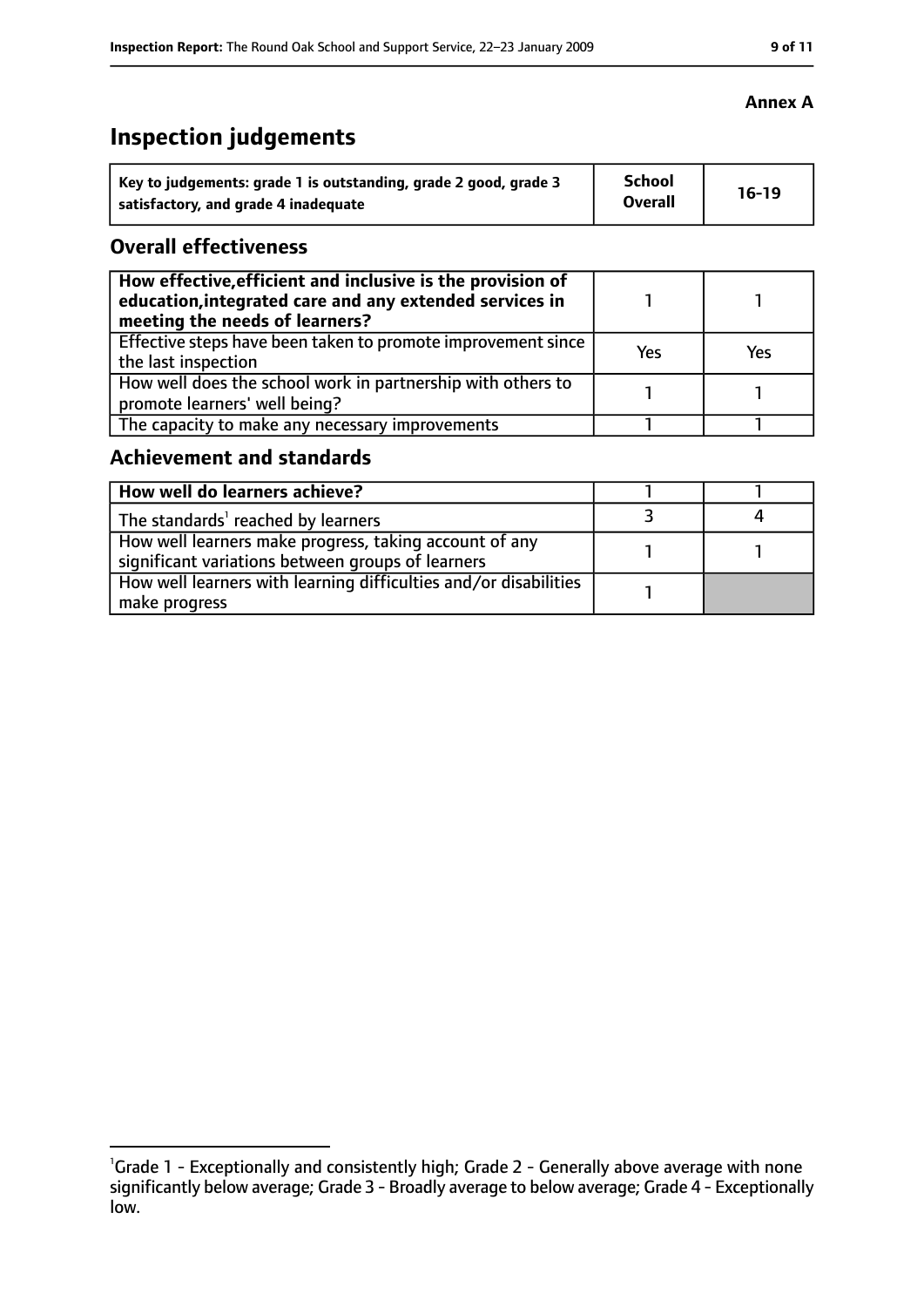## **Personal development and well-being**

| How good are the overall personal development and<br>well-being of the learners?                                 |  |
|------------------------------------------------------------------------------------------------------------------|--|
| The extent of learners' spiritual, moral, social and cultural<br>development                                     |  |
| The extent to which learners adopt healthy lifestyles                                                            |  |
| The extent to which learners adopt safe practices                                                                |  |
| The extent to which learners enjoy their education                                                               |  |
| The attendance of learners                                                                                       |  |
| The behaviour of learners                                                                                        |  |
| The extent to which learners make a positive contribution to<br>the community                                    |  |
| How well learners develop workplace and other skills that will<br>contribute to their future economic well-being |  |

# **The quality of provision**

| How effective are teaching and learning in meeting the<br>full range of learners' needs?              |  |
|-------------------------------------------------------------------------------------------------------|--|
| How well do the curriculum and other activities meet the range<br>of needs and interests of learners? |  |
| How well are learners cared for, quided and supported?                                                |  |

# **Leadership and management**

| How effective are leadership and management in raising<br>achievement and supporting all learners?                                                 |            |     |
|----------------------------------------------------------------------------------------------------------------------------------------------------|------------|-----|
| How effectively leaders and managers at all levels set clear<br>direction leading to improvement and promote high quality of<br>care and education |            |     |
| How effectively leaders and managers use challenging targets<br>to raise standards                                                                 |            |     |
| The effectiveness of the school's self-evaluation                                                                                                  |            |     |
| How well equality of opportunity is promoted and discrimination<br>eliminated                                                                      |            |     |
| How well does the school contribute to community cohesion?                                                                                         |            |     |
| How effectively and efficiently resources, including staff, are<br>deployed to achieve value for money                                             |            |     |
| The extent to which governors and other supervisory boards<br>discharge their responsibilities                                                     |            |     |
| Do procedures for safequarding learners meet current<br>qovernment requirements?                                                                   | <b>Yes</b> | Yes |
| Does this school require special measures?                                                                                                         | No         |     |
| Does this school require a notice to improve?                                                                                                      | No         |     |